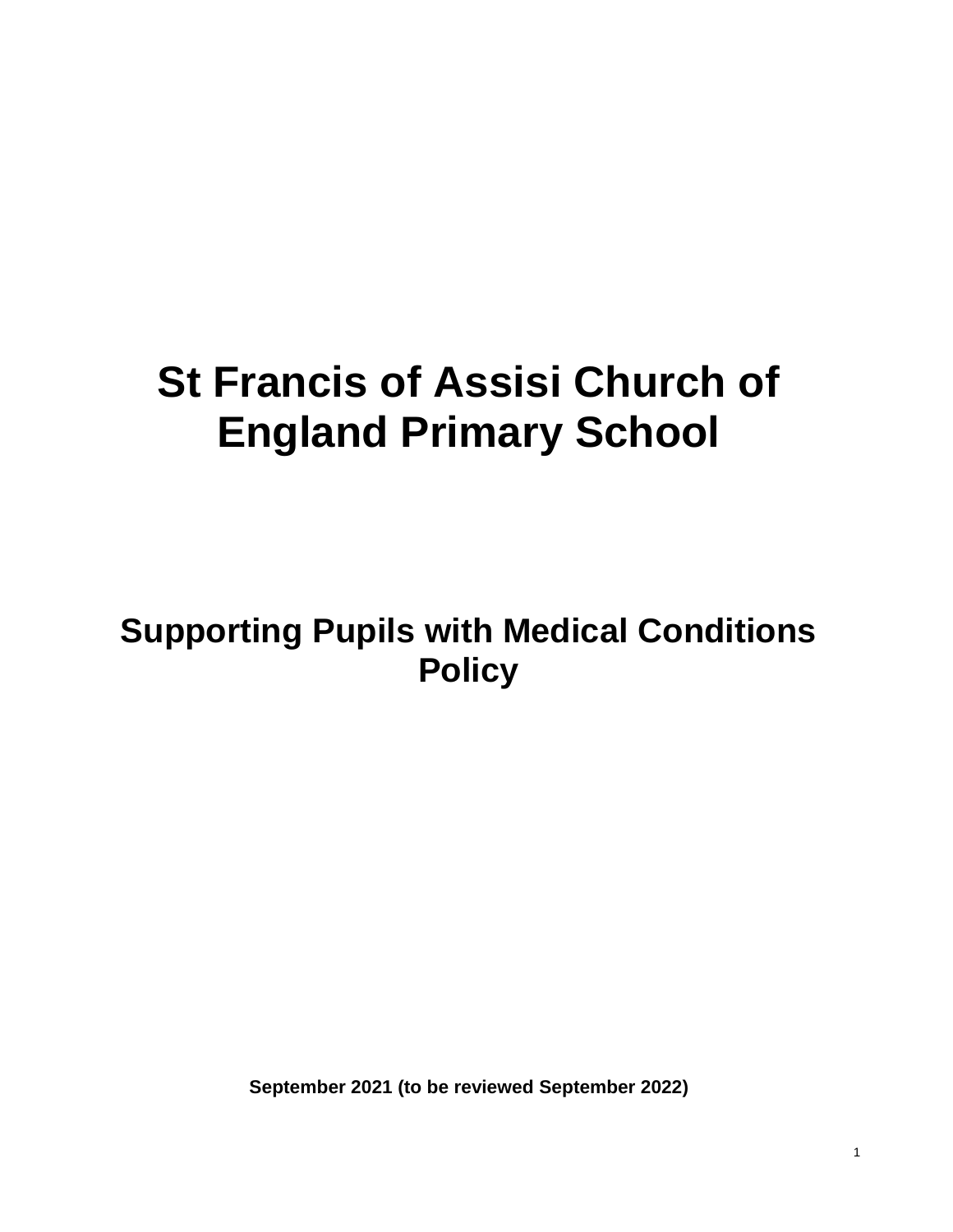# **Index**

|                | <b>Contents</b>                                                             |                |  |  |  |
|----------------|-----------------------------------------------------------------------------|----------------|--|--|--|
| $\mathbf{1}$   | Introduction                                                                | 3              |  |  |  |
| $\overline{2}$ | <b>Governing Bodies' Responsibilities</b>                                   | $\overline{3}$ |  |  |  |
| 3              | Headteachers' Responsibilities                                              | $\overline{5}$ |  |  |  |
| 4              | <b>School Staff Responsibilities</b>                                        | 6              |  |  |  |
| 5              | <b>School Nursing Service Responsibilities</b>                              | $\overline{6}$ |  |  |  |
| $6\phantom{1}$ | <b>Health Care Providers / Professionals</b>                                | 6              |  |  |  |
| $\overline{7}$ | <b>Parents' Responsibilities</b>                                            | 6              |  |  |  |
| 8              | Local Authorities' Responsibilities                                         | 6              |  |  |  |
| 9              | <b>Clinical Commissioning Group Responsibilities</b>                        | $\overline{7}$ |  |  |  |
| 10             | <b>Supporting Pupils at School with Medical Conditions</b><br><b>Policy</b> | 8              |  |  |  |
| 11             | On Admission to School                                                      | 8              |  |  |  |
| 12             | <b>Individual Health Care Plans</b>                                         | 8              |  |  |  |
| 13             | Administration of Medication in School                                      | 10             |  |  |  |
| 14             | Storage of Medication in School                                             | 10             |  |  |  |
| 15             | <b>Disposal of Medication</b>                                               | 11             |  |  |  |
| 16             | Record and Audit Trail of Medicines in School                               | 11             |  |  |  |
| 17             | <b>Hygiene and Infection Control</b>                                        | 11             |  |  |  |
| 18             | Intimate or Invasive Treatment                                              | 12             |  |  |  |
| 19             | <b>Emergency Procedures</b>                                                 | 12             |  |  |  |
| 20             | Out of School Activities / Extended School Day                              | 13             |  |  |  |
| 21             | <b>Pain Relief</b>                                                          | 13             |  |  |  |
| 22             | <b>Management of Diabetes</b>                                               | 13             |  |  |  |
| 23             | Complaints                                                                  | 13             |  |  |  |
|                | <b>Appendices</b>                                                           |                |  |  |  |
| $\mathbf{1}$   | Administration of Prescribed Medicines in School Consent                    | 14             |  |  |  |
| $\overline{2}$ | Record of Administering Medication to an Individual                         | 15             |  |  |  |
| 3              | Healthcare Plan Form.                                                       | $16 - 17$      |  |  |  |
| $\overline{4}$ | Loco Parentis Consent Form - Part 1                                         | 18             |  |  |  |
| 5              | Loco parentis Medical Information - Part 2                                  | 19             |  |  |  |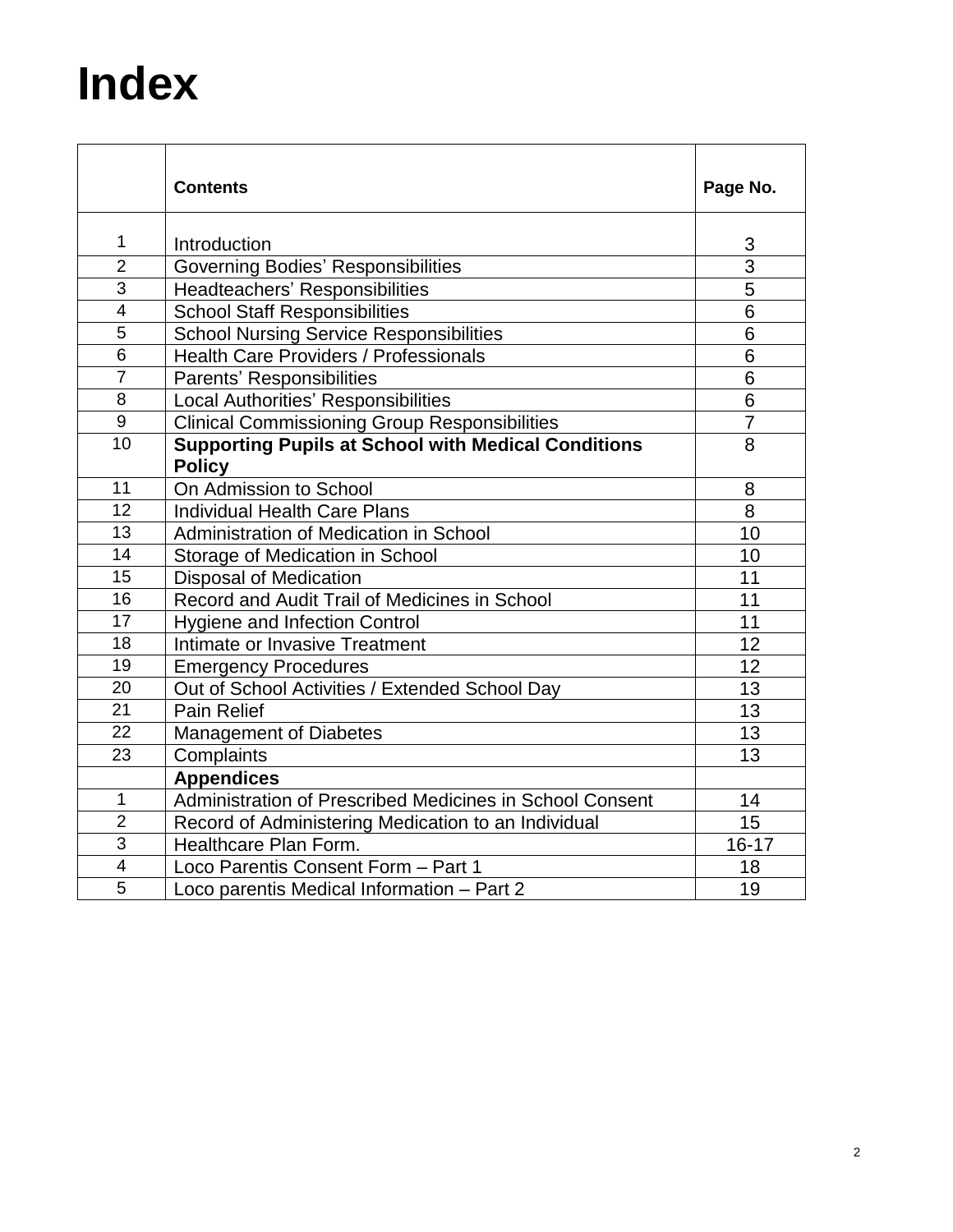#### *1. INTRODUCTION*

From 1 September 2014 The Children and Families Act 2014 placed a statutory duty on governing bodies of maintained schools, proprietors of academies and management committees of PRUs to make arrangements for supporting pupils at their school with medical conditions.

The aim of the legislation is to ensure that all children with medical conditions, in terms of both physical and mental health are properly supported in school so they can play a full and active role in school life, remain healthy and achieve their academic potential.

Some children with medical conditions may be disabled. Where this is the case governing bodies must comply with their duties under the Equality Act 2010. Some may also have special educational needs (SEN). For children with SEN, this guidance should be read in conjunction with the SEN Code of Practice 2014.

The Headteacher and all school staff should treat medical information including information about prescribed medicines confidentially. The Headteacher should agree with the parent or otherwise the pupil (where appropriate) who else should have access to records and other information about the pupil.

Throughout the document we have used the term 'parent/carer' to indicate a person with legal parental responsibilities.

#### **2. GOVERNING BODY'S RESPONSIBILITIES**

The following are the **statutory** (bold, for the purpose of Sect 2 only) requirements that governing bodies must have regard to when making their own bodies arrangements to support pupils with medical conditions.

**The governing body must ensure that arrangements are in place to support pupils with medical conditions. In doing so they should ensure that such children can access and enjoy the same opportunities at school as any other child.** 

**In making their arrangements, governing bodies should take into account that many of the medical conditions that require support at school will affect quality of life and may be lifethreatening. Some will be more obvious than others. Governing bodies should therefore ensure that the focus is on the needs of each individual child and how their medical condition impacts on their school life.** 

**The governing body should ensure that their arrangements give parents and pupils confidence in the school's ability to provide effective support for medical conditions in school. The arrangements should show an understanding of how medical conditions impact on a child's ability to learn, as well as increase their confidence and promote self-care. They should ensure that staff are properly trained to provide the support that pupils need.** 

**Governing bodies must ensure that the arrangements they put in place are sufficient to meet their statutory responsibilities and should ensure that policies, plans, procedures and systems are properly and effectively implemented.** 

**Governing bodies should ensure that all schools develop a policy for supporting pupils with medical conditions that is reviewed regularly and is readily accessible to parents and school staff.**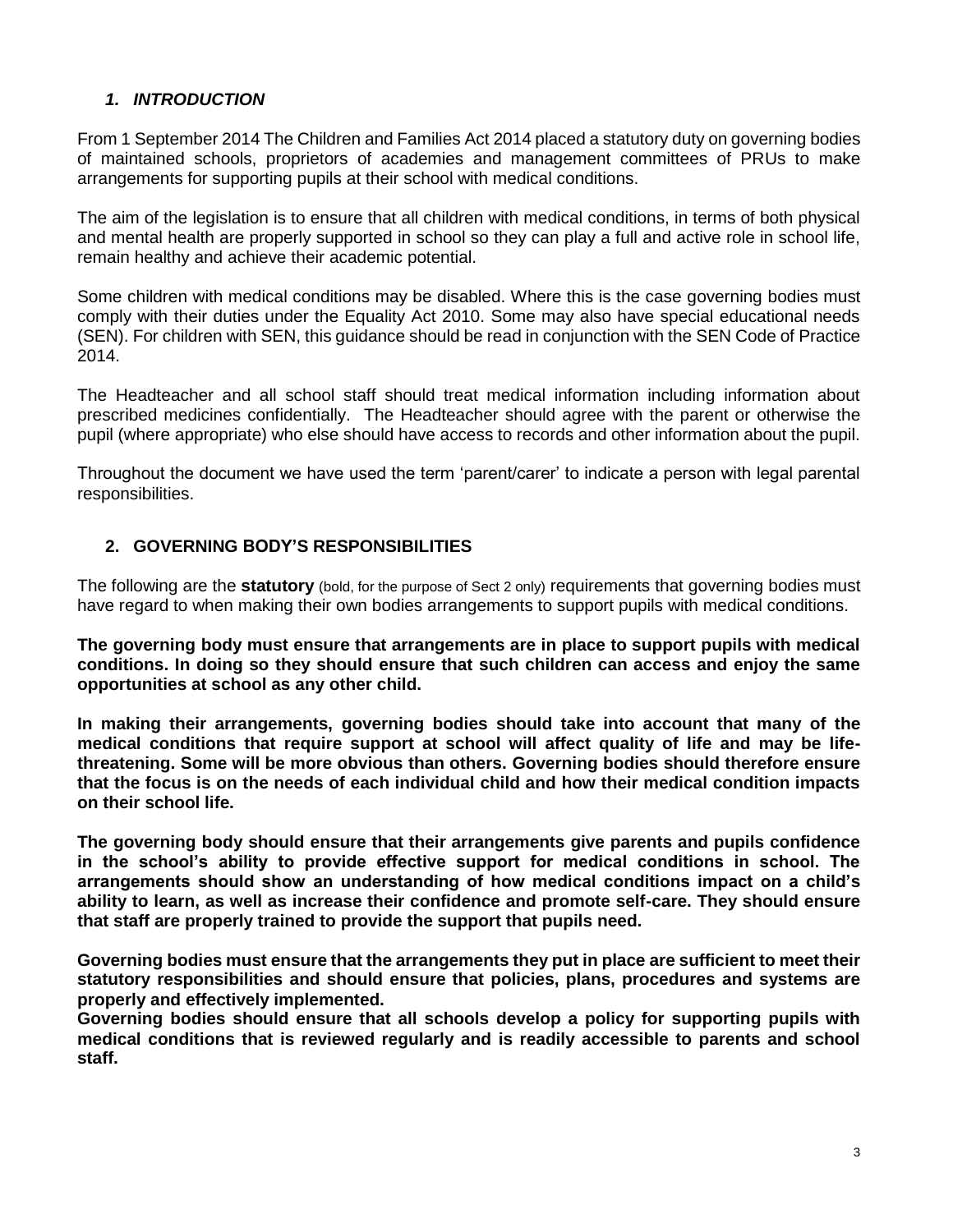**Governing bodies should ensure that the arrangements they set up include details on how the school's policy will be implemented effectively, including a named person who has overall responsibility for policy implementation.**

**Governing bodies should ensure that the school's policy sets out the procedures to be followed whenever a school is notified that a pupil has a medical condition.** 

**Governing bodies should ensure that the school's policy sets out how complaints may be made and will be handled concerning the support provided to pupils with medical conditions.** 

**Governing bodies should ensure that the school's policy is explicit about what practice is not acceptable**.

**Governing bodies should ensure that the school's policy covers the role of individual healthcare plans, and who is responsible for their development, in supporting pupils at school with medical conditions.** 

**The governing body should ensure that plans are reviewed at least annually or earlier if evidence is presented that the child's needs have changed. They should be developed with the child's best interests in mind and ensure that the school assesses and manages risks to the child's education, health and social well-being and minimises disruption.** 

**When deciding what information should be recorded on individual healthcare plans, the governing body should consider the following**:

- **the medical condition, its triggers, signs, symptoms and treatments;**
- **the pupil's resulting needs, including medication (dose, side-effects and storage) and other treatments, time, facilities, equipment, testing, access to food and drink where this is used to manage their condition, dietary requirements and environmental issues e.g. crowded corridors, travel time between lessons;**
- **specific support for the pupil's educational, social and emotional needs – for example, how absences will be managed, requirements for extra time to complete exams, use of rest periods or additional support in catching up with lessons, counselling sessions;**
- **the level of support needed, (some children will be able to take responsibility for their own health needs), including in emergencies. If a child is self-managing their medication, this should be clearly stated with appropriate arrangements for monitoring;**
- **who will provide this support, their training needs, expectations of their role and confirmation of proficiency to provide support for the child's medical condition from a healthcare professional; and cover arrangements for when they are unavailable;**
- **who in the school needs to be aware of the child's condition and the support required;**
- **arrangements for written permission from parents and the Head teacher for medication to be administered by a member of staff, or self-administered by the pupil during school hours;**
- **separate arrangements or procedures required for school trips or other school activities outside of the normal school timetable that will ensure the child can participate, e.g. risk assessments;**
- **where confidentiality issues are raised by the parent/child, the designated individuals to be entrusted with information about the child's condition; and**
- **what to do in an emergency, including whom to contact, and contingency arrangements. Some children may have an emergency healthcare plan prepared by their lead clinician that could be used to inform development of their individual healthcare plan.**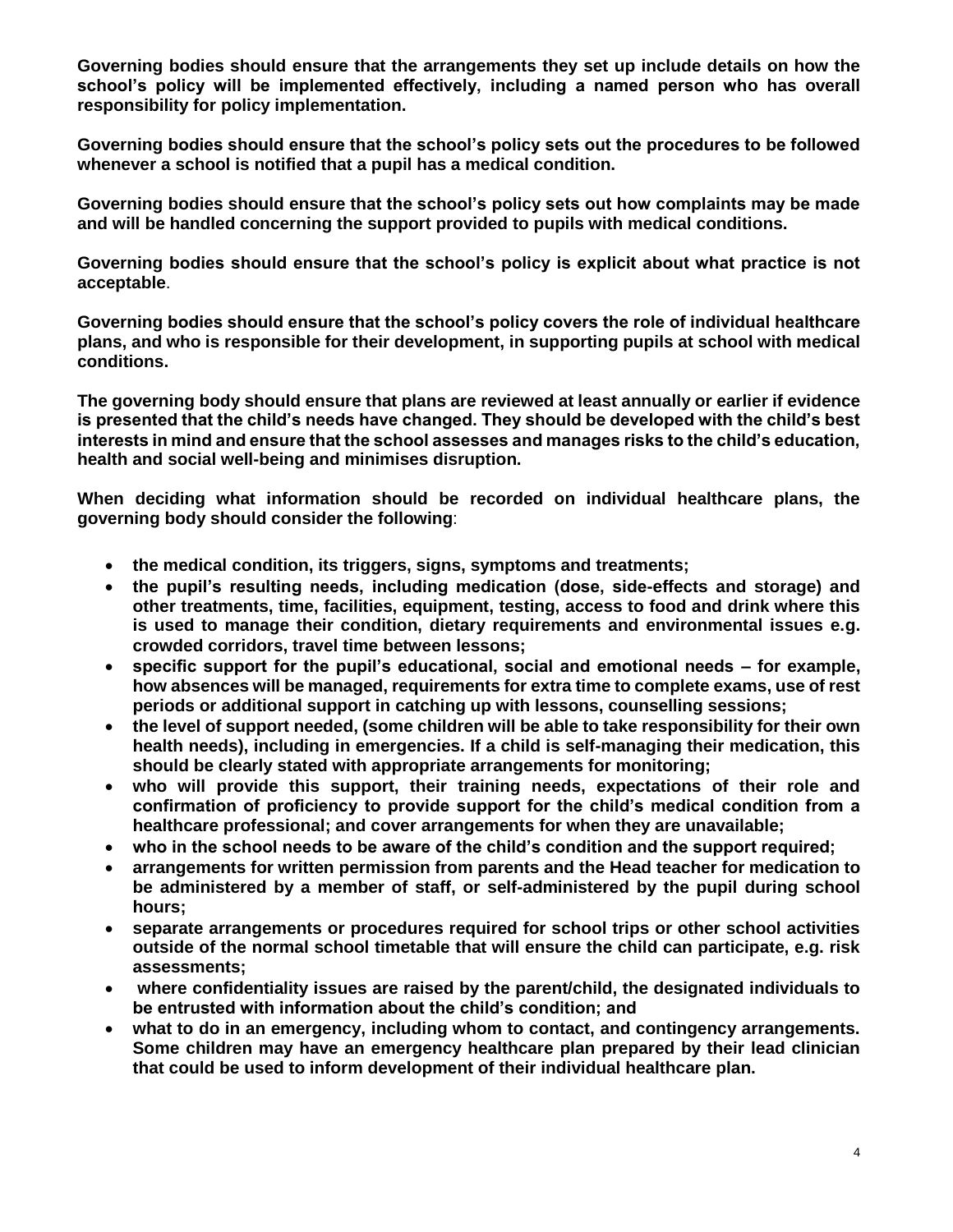**The governing body should ensure that the school's policy clearly identifies the roles and responsibilities of all those involved in the arrangements they make to support pupils at school with medical conditions** 

**Governing bodies should ensure that the school's policy covers arrangements for children who are competent to manage their own health needs and medicines.** 

**The governing body should ensure that the school's policy is clear about the procedures to be followed for managing medicines.** 

**Governing bodies should ensure that written records are kept of all medicines administered to children**.

**Governing bodies should ensure that the school's policy sets out what should happen in an emergency situation.** 

**Governing bodies should ensure that the school's policy sets out clearly how staff will be supported in carrying out their role to support pupils with medical conditions, and how this will be reviewed. This should specify how training needs are assessed, and how and by whom training will be commissioned and provided**.

**The school's policy should be clear that any member of school staff providing support to a pupil with medical needs should have received suitable training.** 

**Staff must not give prescription medicines or undertake health care procedures without appropriate training (updated to reflect any individual healthcare plans).** 

**Governing bodies should ensure that their arrangements are clear and unambiguous about the need to support actively pupils with medical conditions to participate in school trips and visits, or in sporting activities, and not prevent them from doing so.** 

**Governing bodies should ensure that the appropriate level of insurance is in place and appropriately reflects the level of risk**.

#### *3. HEADTEACHER'S RESPONSIBILITIES*

Headteachers should ensure that their school's policy is developed and effectively implemented with partners.

This includes ensuring that all staff are aware of the policy for supporting pupils with medical conditions and understand their role in its implementation.

Headteachers should ensure that all staff who need to know are aware of the child's condition They should ensure sufficient trained numbers of staff are available to implement and deliver against individual health care plans, including in contingency and emergency situations.

This may require recruiting member of staff for this purpose.

Headteachers have overall responsibility for the development of individual health care plans.

They should also make sure that staff are appropriately insured and are aware that they are insured to support pupils in this way.

They should contact the schools nursing service in the case of any child who has a medical condition that may require support at school, but who has not yet been brought to the attention of the school nurse.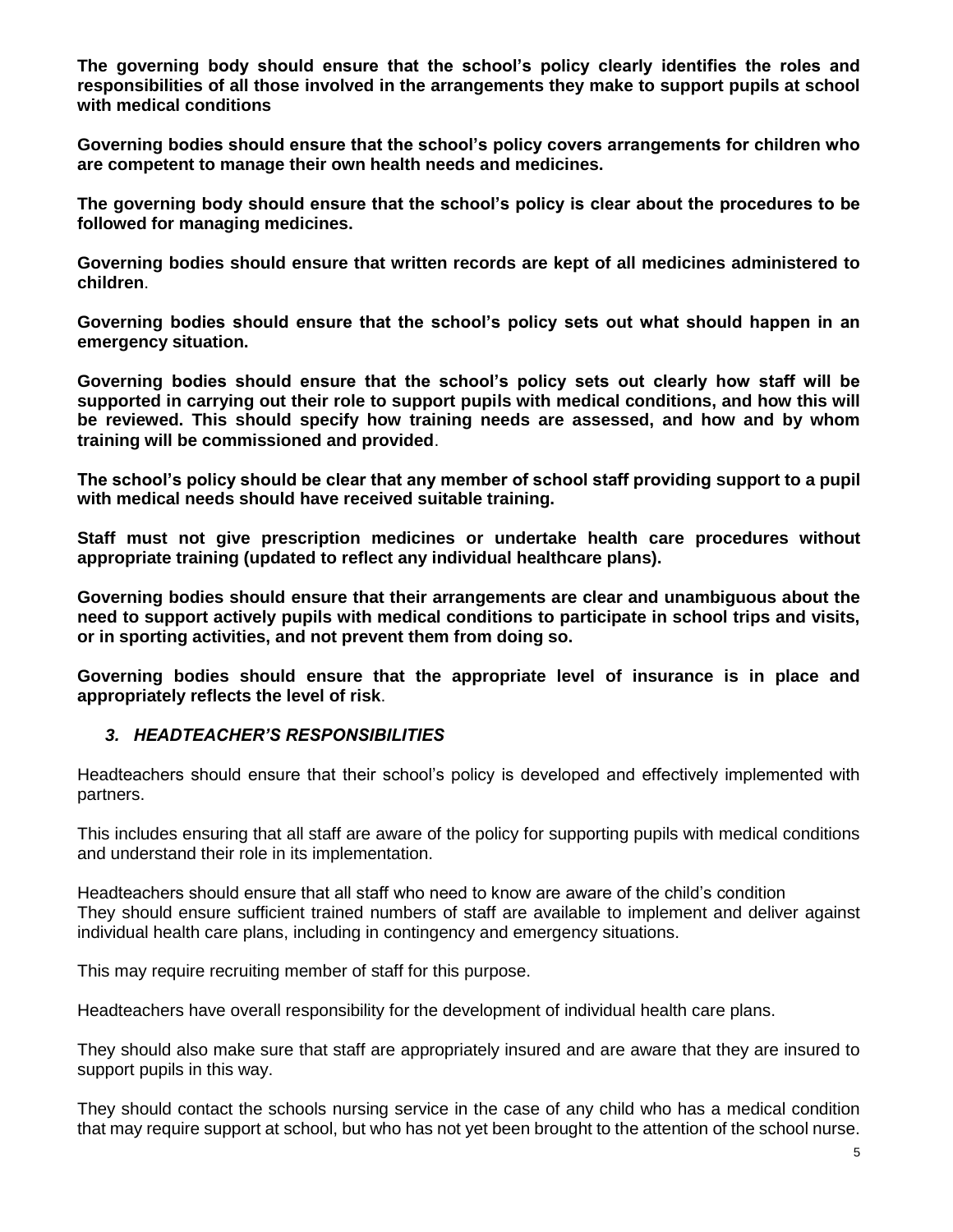#### *4. SCHOOL STAFF RESPONSIBILITIES*

Any member of school staff may be asked to provide support pupils with medical conditions, including the administration of medicine, although they cannot be required to do so (subject to individual terms and conditions of employment).

Although administering medicines is not part of teacher's professional duties, they should take into account the needs of pupils with medical conditions that they teach.

School staff should receive sufficient and suitable training and achieve the necessary level of competence before they take on responsibility to support children with medical conditions.

Any member of school staff should know what to do and respond accordingly when they become aware that a pupil with a medical condition needs help.

#### *5. SCHOOL NURSING SERVICE RESPONSIBILITIES*

- Notifying school when a child is identified as having a medical condition that will require support.
- Providing general advice and signposting to appropriate local support for individual children and associated staff training needs.
- Providing specific support in relation to staff training in relation to management and use of Adrenaline/ Epinephrine pens for management of allergy / anaphylaxis.

#### *6. HEALTH CARE PROVIDERS / PROFESSIONALS e.g. Paediatricians, GPs, specialist nurses etc.*

- Should notify school nursing team when a child has been identified that will require support at school.
- Provide advice and support on developing health care plans.
- Provide support for individual children with particular conditions e.g. diabetes, epilepsy including training of relevant staff.

#### *7. PARENTS' RESPONSIBILITIES*

- Provide sufficient and up to date information to the school about their child's medical needs.
- Input into the development and review of their child's individual health care plan.
- Provide any medicines and equipment in line with local arrangements.
- Complete any required paperwork / consent required by schools.

#### *8. LOCAL AUTHORITIES' RESPONSIBILITIES*

- Commissioning of school nursing services for maintained schools and academies'
- For those pupils who because of their health needs would not receive a suitable education in mainstream school because of their health needs, the local authority has a duty to make other arrangements'
- Provide support and advice'
- Duty under section 10 of the Children's Act 2014 to promote cooperation between relevant parties and bodies involved in supporting a pupil with a medical condition.

#### *9. CLINICAL COMMISIONING GROUP RESPONSIBILITIES*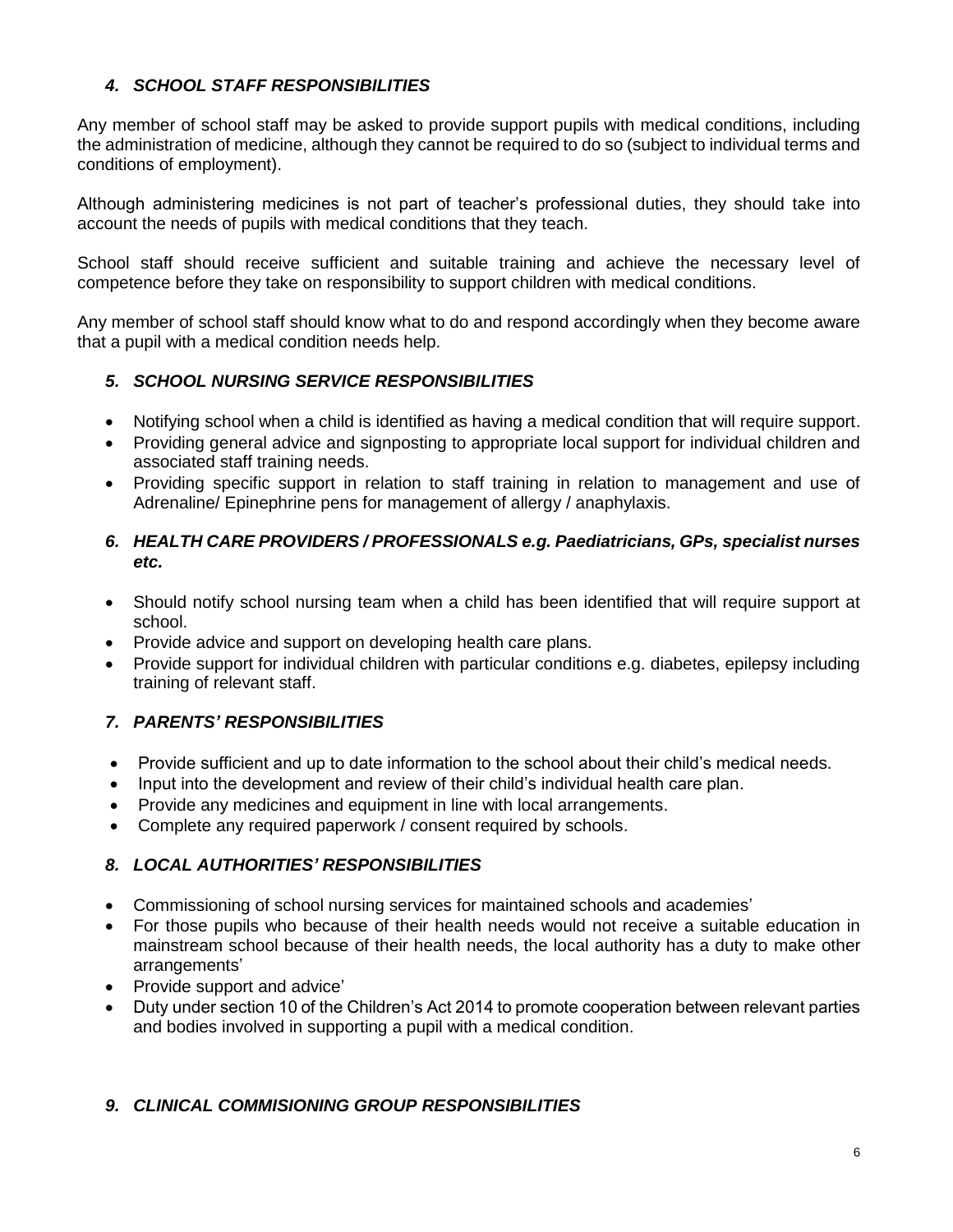- Commissioning of healthcare services, they should ensure services are responsive to children's needs and health care service are able to co-operate with schools supporting children with medical conditions.
- Duty under section 10 of the Children's Act 2014 to promote cooperation between relevant parties and bodies involved in supporting a pupil with a medical condition.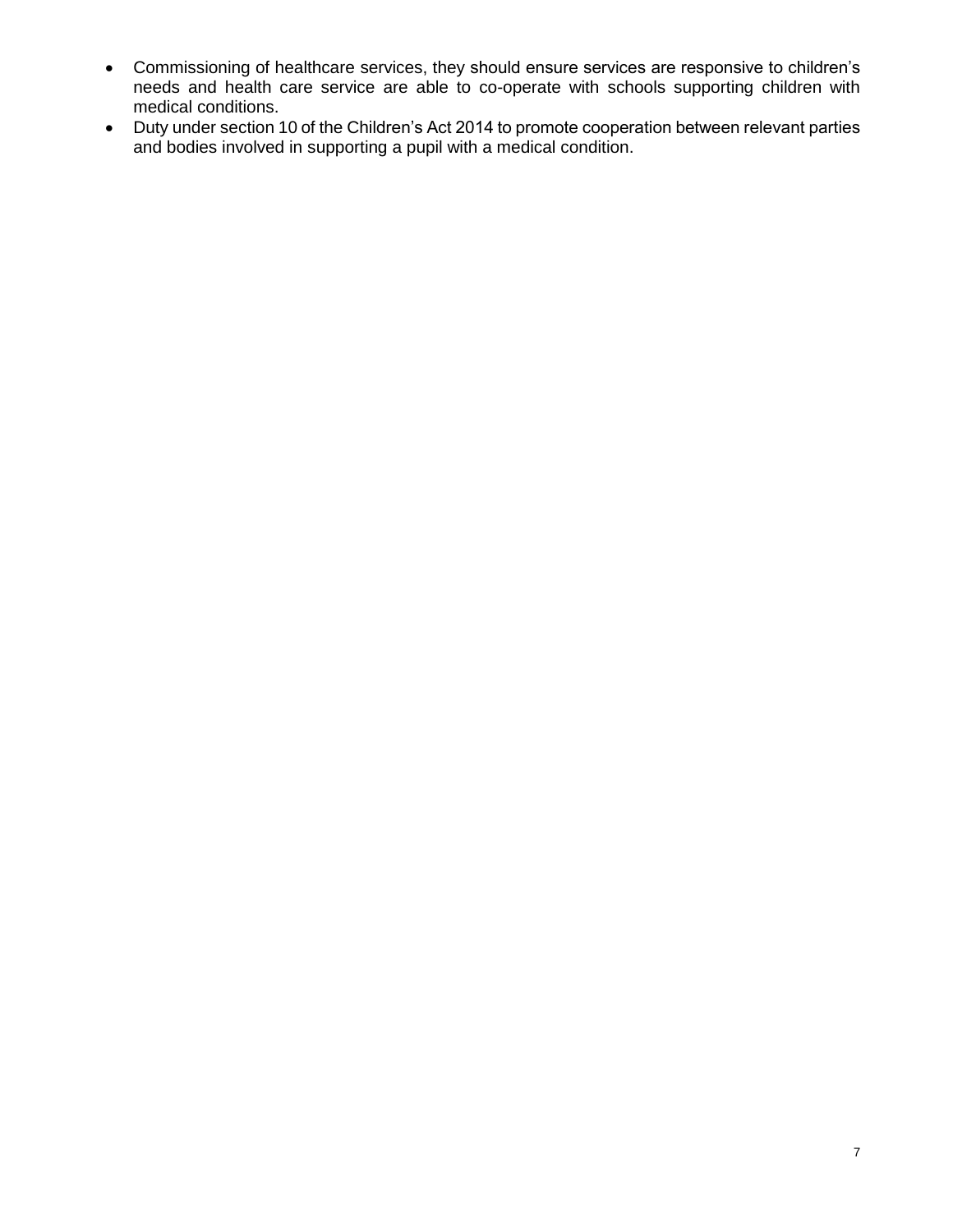# 10. **St Francis of Assisi Church of England Primary School**

## **Supporting Pupils with Medical Conditions Policy**

The aim of this policy is to ensure that all children with medical conditions, in terms of both physical and mental health are properly supported while at St Francis of Assisi C of E Primary School so they can play a full and active role in school life, remain healthy and achieve their academic potential. Relevant (need to know) staff will be aware of individual children's medical conditions and the plan that is in place to support them including what to do in an emergency.

The school understands the importance of medication and care being managed as directed by health care professionals and parents.

Staff involved with administration of medicines and provision of support to pupils with medical conditions will be suitably trained.

The named member of school staff responsible for the medical conditions policy and its implementation is Louise Probets (Headteacher).

#### *11. On Admission to School*

All parents/carers will be asked to complete an admissions form advising of any medical conditions for which their child may require support at school. Each academic year, an Information Update Form will be sent to parents/carers, so that they can update the school of their child's medical condition or of any new diagnosis of a medical condition.

#### *12. Individual Health Care Plans*

Individual healthcare plans and their review may be initiated in consultation with the parent/carer, by a member of school staff or a healthcare professional involved in providing care to the child. Individual healthcare plans will be drawn up in partnership between the school, parents/carers and relevant healthcare professionals, e.g. school, specialist or children's community nurse who can best advise on the particular needs of the child. Pupils may be involved in whenever appropriate. The aim is to capture the steps which St Francis of Assisi C of E Primary School will take to help the child manage their condition and overcome any potential barriers to getting the most from their education. Partners should agree who will take the lead in writing the plan, but responsibility for ensuring it is finalised and implemented rests with the school.

For the start of the new school year, or on receipt of a new diagnosis of medical condition, every effort would be made to ensure that suitable arrangements are put in place within two weeks. The school will not need to wait for a formal diagnosis before providing support to pupils. In cases where a medical condition is unclear, or where there is a difference of opinion, judgements will be needed about what support to provide based upon the available evidence. This would normally involve some form of medical evidence and consultation with parents. Where evidence conflicts, some degree of challenge may be necessary to ensure that the right support is put in place.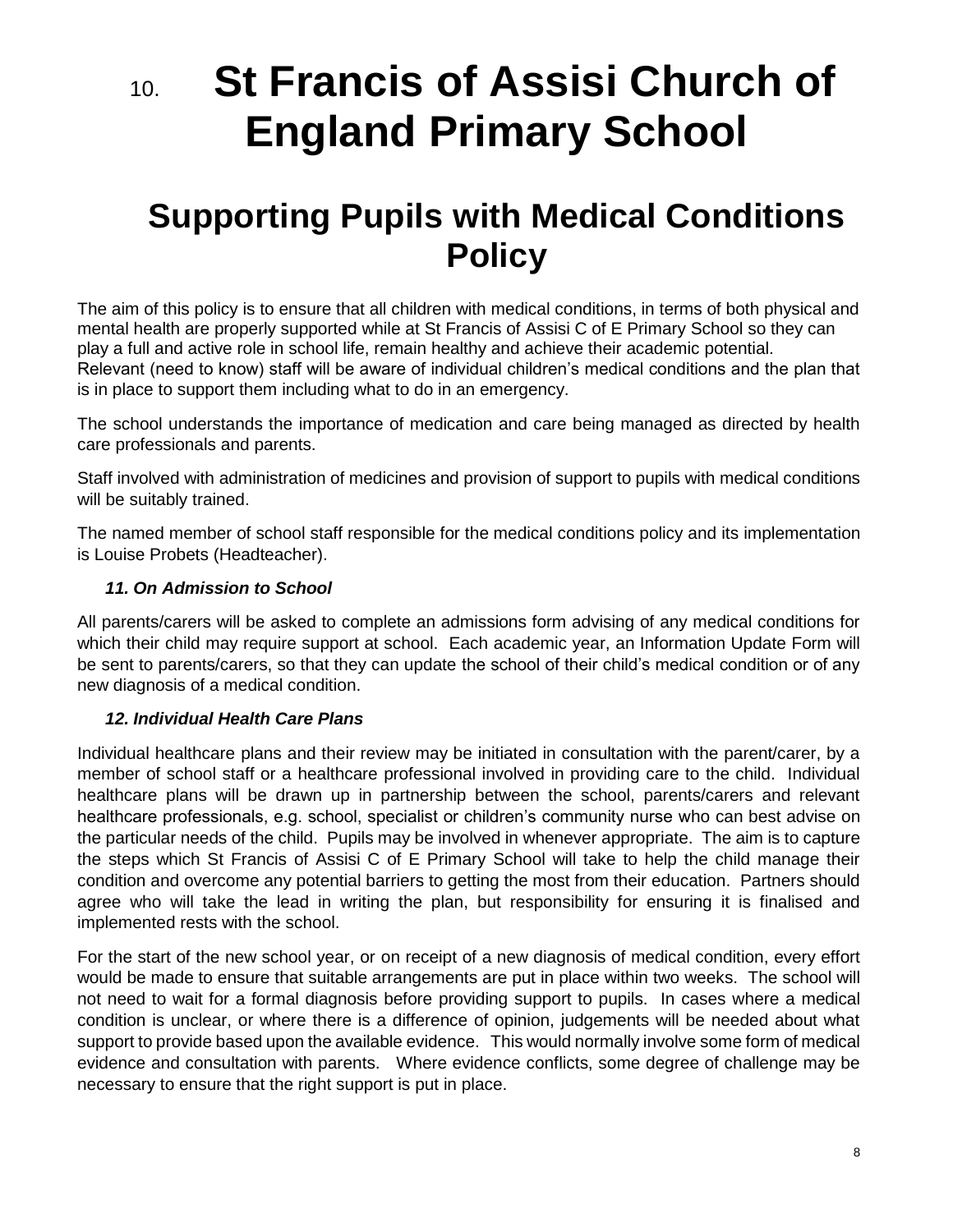Relevant (need to know) members of staff will be made aware of individual health care plans. A central register of individual health care plans will be held in the school off and they shall be reviewed at least annually and more frequently if required. A copy of the current healthcare plan will be held by the parent/carer/school and where relevant, a health care professional. A copy of individual healthcare plan will be held in the child's classroom and will accompany the child on any out of school activities.

#### *13. Administration of Medication in School*

The school recommends that only medicines that have been prescribed for a child will be administered in school. Parents should ensure that, wherever clinically possible, medication is prescribed so that it can be taken outside the school day. Medication can only be administered by the school if it is required more than three times a day or states at regular intervals if three times a day.

Should medication be required to be administered at school, parents/carers must complete an **Administration of Medicines in School Consent Form (Appendix 1)**. Medication cannot be administered without signed consent from the child's parents/carers.

The school will make sure that they only administer medicines that are in date, labelled, provided in the original container as dispensed by a pharmacist and include instructions for administration, dosage and storage.

Only staff who have been authorised to administer medicines by the Policy Lead should do so.

Where children self-administer a medicine that may put others at risk e.g. self-injecting insulin, then the school will ensure that arrangements are put in place for a safe location to administer the medication, in accordance with a risk assessment drawn up in consultation with the parents/ health care professional.

The school will provide facilities to allow staff to wash/disinfect their hands before and after administering medicines and to clean any equipment after use.

Staff will administer medication in the same room that the medicine is stored. The school will keep an accurate record of all medication they administer or supervise administering, including the dose, time, date and staff involved. If the medicine is not administered then the parents/cares will be notified.

Medication will only be administered to one child at a time.

The member of staff administering the medication will be known to the child and follow steps to identify the child, and the correct medications before administering the medications. Before administering the medication school staff will check:

- the child's identity
- that there is written consent from parent / carer
- that the medication name, strength and dose instructions match the details on the consent form
- that the name on the label matches the child's identity
- that the medication is in date
- that the child has not already been given the medicine

Immediately after administering or supervising the administration of medicine written records should be completed and signed.

If a child refuses to take their medication, staff will not force them to do so; they will immediately inform the child's parents/carers. Parents/carers will be asked to come into school to administer the medications. Wherever it is considered necessary to protect the health of the child, the school will call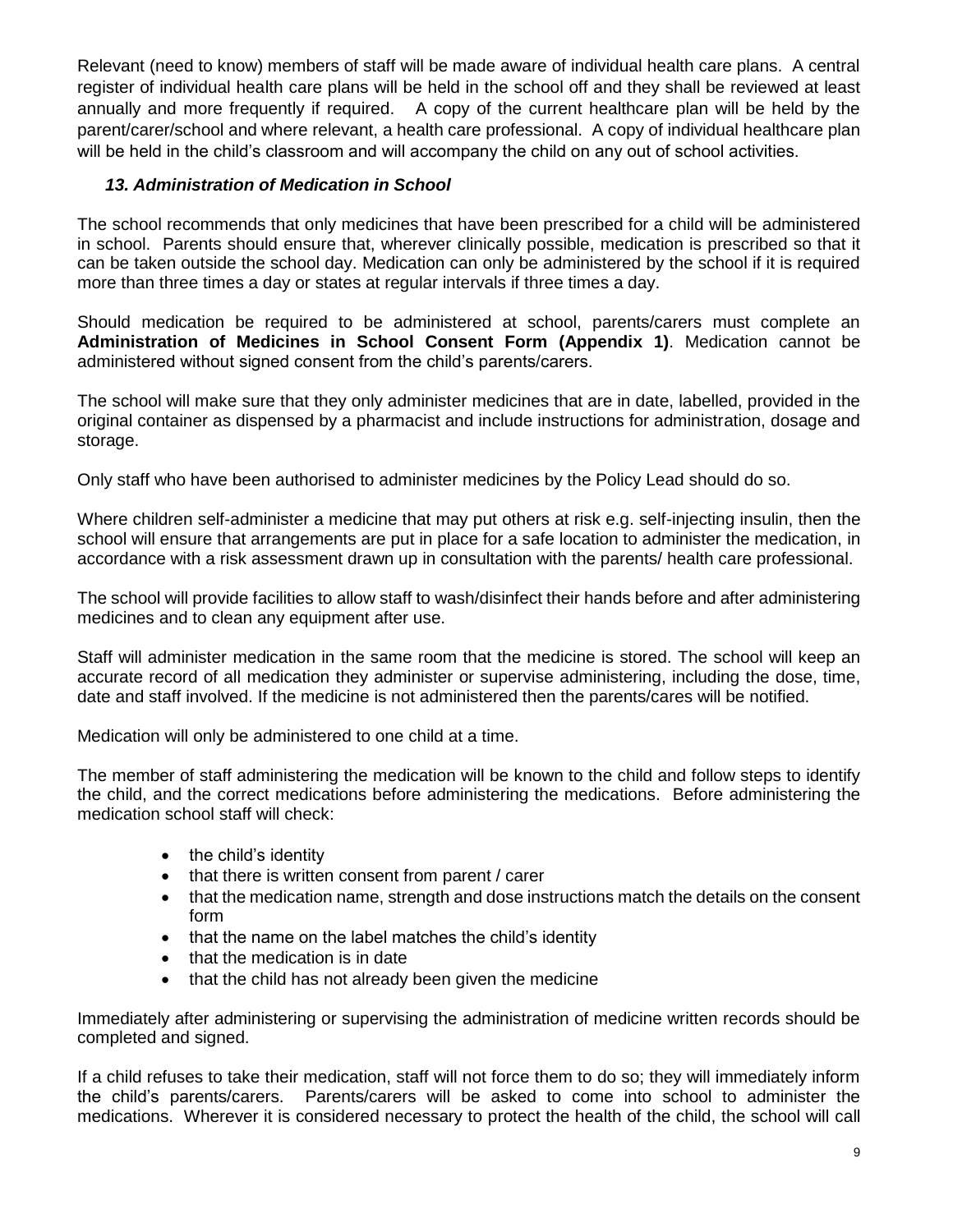the emergency services. Records of refusal/non administration will be made on the child's administration of prescribed medicines consent form.

Parents must inform the school of any changes to instructions and complete a new Administration of Medicines in School Consent Form. A fresh supply of correctly labelled medicine should be received as soon as possible.

Staff will record and inform parents/carers of any wasted doses e.g. tablet dropped on floor and the medication will be disposed of as per guidance on disposal of medicines. Such doses should not be administered.

Parents must supply a suitable graduated medicine spoon or syringe for any liquid medications.

If the normal routine for administering medicines breaks down e.g. no trained staff members available, immediate contact with parents should be made to agree alternative arrangements.

#### *14. Storage of Medication in School*

Prescribed medicines which are kept at the school must be in the locked medications storage cupboard or in the child's classroom in the class medication box which is clearly labelled. Children should know where their medicines are at all times and be able to access them immediately. Where relevant, they should know who holds the key to the storage facility.

Medicines such as asthma inhalers, diabetic devices, antihistamines and Adrenaline/Epinephrine pens must be readily available to pupils and must not be locked away, they will be stored safely in each child's classroom. A second Adrenaline/Epinephrine pen and antihistamines for each child, should be kept in the locked medicine cupboard, at the back of the hall.

Medicines should be stored strictly in accordance with product instructions (paying particular note to temperature) and in the original container in which it was dispensed. Staff will ensure medicines which require a refrigerated storage, are kept in the refrigerator, in the staffroom.

Staff will allow pupils to carry their own inhalers or diabetic devices whenever necessary. The pupil's parents/carers should decide when they are old enough to do this and should submit this request in the relevant section of the Administration of Prescribed Medicines in Schools Consent Form. Children should only be allowed to carry their own medicines if they are competent to self-administer the medicine without need for any supervision.

Large volumes of medicines will not be stored in the school. School staff will only store, supervise and administer medicine that has been prescribed for an individual child.

Medicines will be routinely returned to parents at the end of each academic year and received back into school at the start of each new academic year.

Where a pupil needs two or more prescribed medicines each should be in separate container. Staff must not transfer medicine from its original container.

The Headteacher is responsible for making sure that all medication is safely stored.

Some drugs administered in schools may be classified as controlled drugs e.g. Methylphenidate, Midazolam. Controlled drugs should be handled in the same way as any drug **except** that they are not suitable to be carried by the child and should be stored in a locked non-portable device. The exception to this is Midazolam which is used in the emergency treatment of epilepsy and this should be readily available at all times.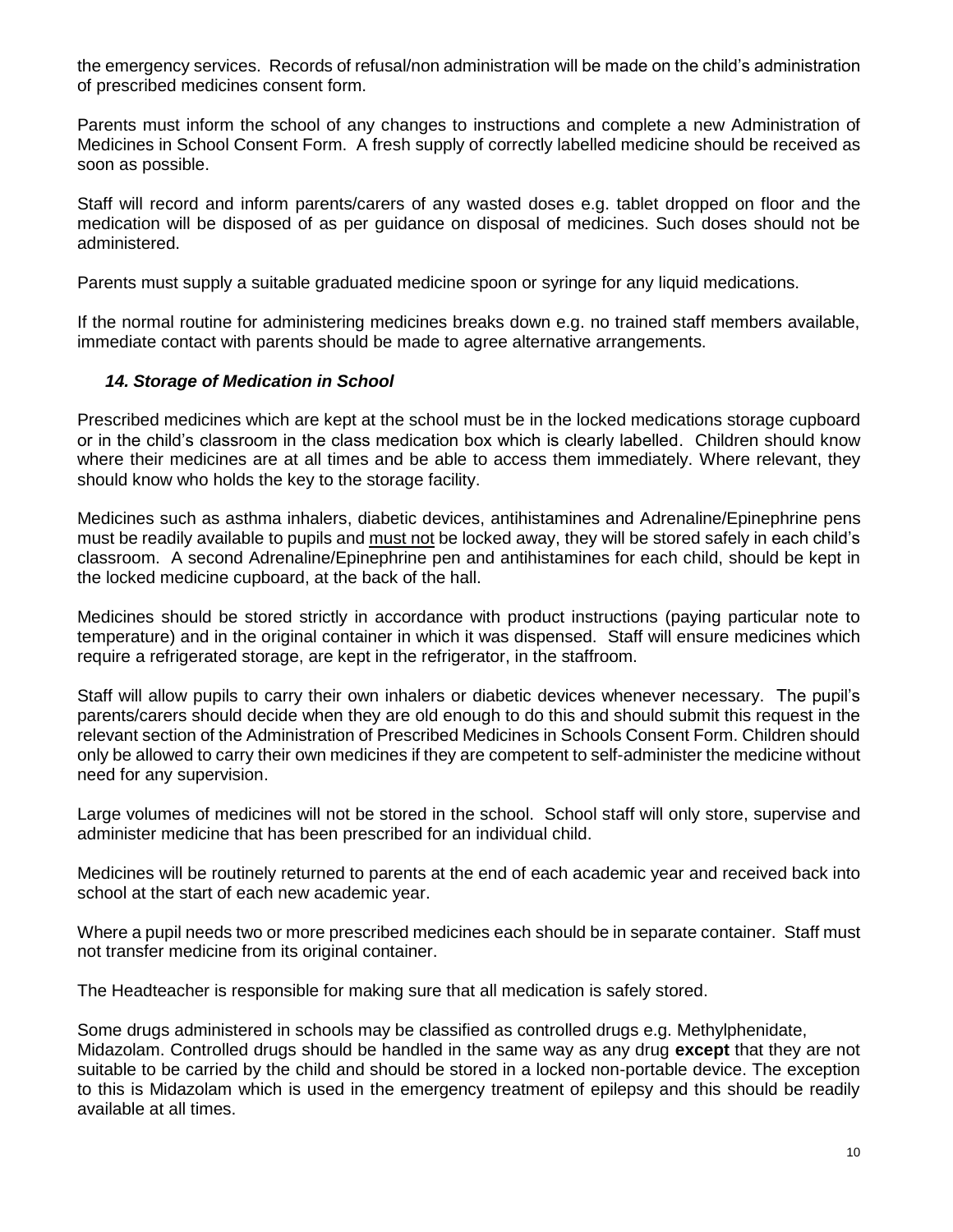#### *15. Disposal of Medication*

Parents are required to collect expired / no longer required medicines within fourteen days of the expiry date or when no longer required. If parents do not collect the medicines within the specified time frame, the school will arrange for these medicines to be returned to their local community pharmacy. This will be recorded on the child's Administration of Medicines in School Consent Form. Temporary medications, such as antibiotics, should be collected at the end of the school day by the parents/carers. Medications will not be given to children.

Expiry dates of all medicines will be recorded on each child's **Administration of Medicines in School Consent Form (Appendix 1)**, and will be checked before every administration. A central record of expiry dates will be kept in the school office, and a check of expiry dates will be undertaken of all medicines held in school on a six monthly basis.

Parents are responsible for the renewal of any medicine which has passed its expiry date. The school will remind parents at least 14 days in advance of medicines expiring that they need to arrange a replacement supply.

Sharps boxes should always be used for the disposal of needles and should be provided by parents.

#### *16. Record and Audit Trail of Medicines in School*

Each child who receives prescribed medicine at school must have an individual **Administration of Medicines in School Consent Form (Appendix 1)** completed for each medication they are to receive. The following information should be recorded:

- details of the prescribed medicine that has been received by the school
- the date and time of administration of medicine and the dose given
- details of any reactions or side effects to medication;
- the amount of medicine left in stock
- all movements of prescribed medicine within the school and outside the school on educational visits for example;
- when the medication is handed back to the parent at the end of the course of treatment

A member of staff authorised by the Head teacher/ Policy Lead will be responsible for recording information about the medicine and about its use.

Before administering the medication, staff should check; the prescriber's written instructions and the administration of prescribed medicines in school consent form. Once the medication has been administered, the **record of medicine administered to an individual pupil (Appendix 2)** should be completed by the member of staff administering the medicine.

The administration of prescribed medicines in school consent form should be retained on the premises for a period of five years.

If a parent has requested a child self-administers their medicine with supervision, a record of this will be recorded on the Administration of Prescribed Medicines in School Consent Form.

Changes to instructions should only be accepted when made in writing. A fresh supply of correctly labelled medication should be obtained as soon as possible.

#### *17. Hygiene and Infection Control*

All staff will take the necessary precautions to avoid and control infections: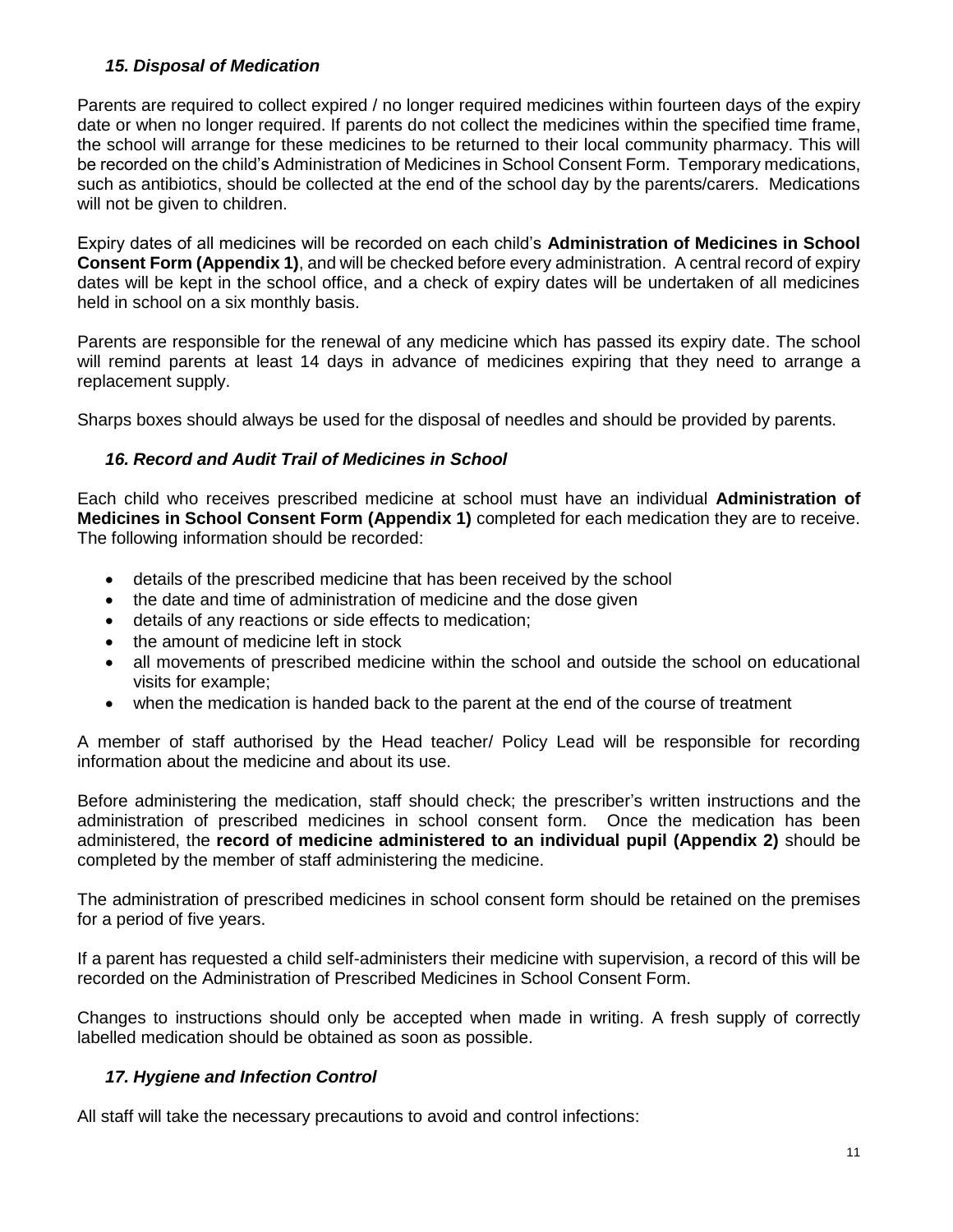- staff will use the wash/disinfection facilities before administering medications or seeing to the child's medical needs
- staff will clean any equipment after use
- staff will use basic hygiene procedures
- staff will have access to protective disposable gloves
- staff will take care when dealing with spillages of blood or other bodily fluids and disposing of dressings and equipment.

Where specialist or enhanced hygiene arrangements are required these will be covered by an appropriate risk assessment written in consultation with parents / health care professional.

#### *18. Intimate or Invasive Treatment*

Intimate or invasive treatment by school staff should be avoided wherever possible. Any such requests will require careful assessment. Some school staff are understandably reluctant to volunteer to administer intimate or invasive treatment because of the nature of the treatment, or fears about accusations of abuse. Parents/carers and Headteacher will respect such concerns and undue pressure will not be put on staff to assist in treatment unless they are entirely willing.

The Headteacher or Governing Body will arrange appropriate training for school staff providing medical assistance. The school will arrange for two adults, and wherever possible, of the same gender as the pupil to be present for the administration of the treatment.

Where intimate or invasive treatment is required, it will be subject to an individual risk assessment which should include reference to two people to minimise any risk claim. Localised arrangements should be put in place.

Unless otherwise required within an Individual Health Care Plan, this guidance is not intended for simple soiling accidents or nappy changing which should be accommodated within routine procedures.

#### *19. Emergency Procedures*

In the event of an emergency staff should contact the emergency services using the 999 system.

If the school has within an individual health care plan agreed and put arrangements in place to deliver any emergency treatment this will be undertaken by authorised individuals. Qualified first aiders in the school may also be able to offer support.

A member of staff should always accompany a child to hospital and stay with them until the child's parents arrive. Health care professionals are responsible for any urgent decisions on medical treatment when parents are not available.

Where pupils are taken off site on educational visits, then the arrangements for the provision of medication will be considered in consultation with parents/carers and risk assessments, and arrangements put in place for each individual child.

Emergency medication should always be readily accessible and never locked away.

Children who are known to have asthma must have a reliever inhaler available to them at all times in school. If children are carrying their own inhalers ideally a spare inhaler should be held by the school.

Emergency first aid procedures will be followed as set out in the First aid policy.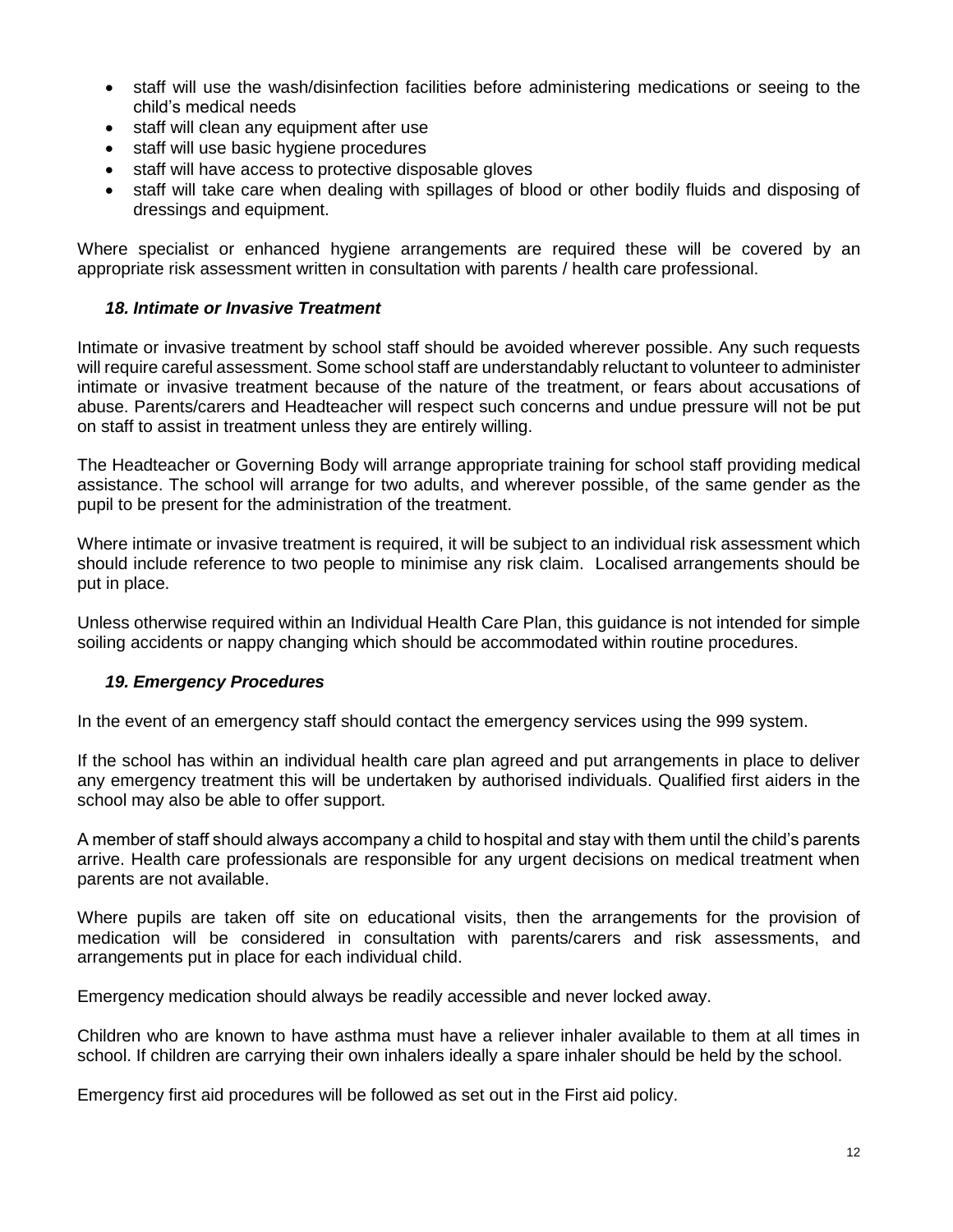#### *20. Out of School Activities / Extended School Day*

The school will meet with parents/carers, pupil and health care professional where relevant prior to any overnight or extended day visit to discuss and make a plan for any extra care requirements that may be needed to support a child with a medical condition to participate. This should be recorded in child's individual health care plan which should accompany them on the activity.

Risk assessments are carried out on all on all out of school activities taking into account the needs of pupils with medical needs. School will make sure a trained member of staff is available to accompany a pupil with a medical condition on an offsite visit.

Should a child require a non-prescribed medication for an overnight stay or an extended school trip, the parents/carers should discuss this with the school prior to the trip and complete a loco parentis form. An individual health care plan should also be completed and accompany them on the trip. An authorised member of staff will administer the medication.

#### *21. Pain Relief*

The school recommends that only prescribed medication will be administered in school. However, if a parent requests pain relief to be administered, they must provide the school with written confirmation of the time the medication was last administered. Parents must complete an **Administration of Medicines in School Consent Form** for this medication to be administered.

#### *22. Management of Diabetes*

Children who have diabetes must have emergency supplies kit available at all times. This kit should include a quick acting glucose in the form of glucose sweets or drinks. Most children will also have a concentrated glucose gel preparation e.g. Gluogel. These are used to treat low blood glucose levels (hypoglycaemia). The kit should also contain a form of longer acting carbohydrate such as biscuits. Children with diabetes will generally need to undertake blood glucose monitoring at lunchtime, before PE and if they are feeling 'hypo'. A clean private area with washing facilities will be made available for them to undertake this.

In addition, staff will follow plans set out in child's Individual Health Care Plan.

#### *23. Complaints*

Should parents or pupils be dissatisfied with the support provided they should discuss their concerns directly with the school. If for whatever reason this does not resolve the issue, they may make a formal complaint via the school's complaint procedure.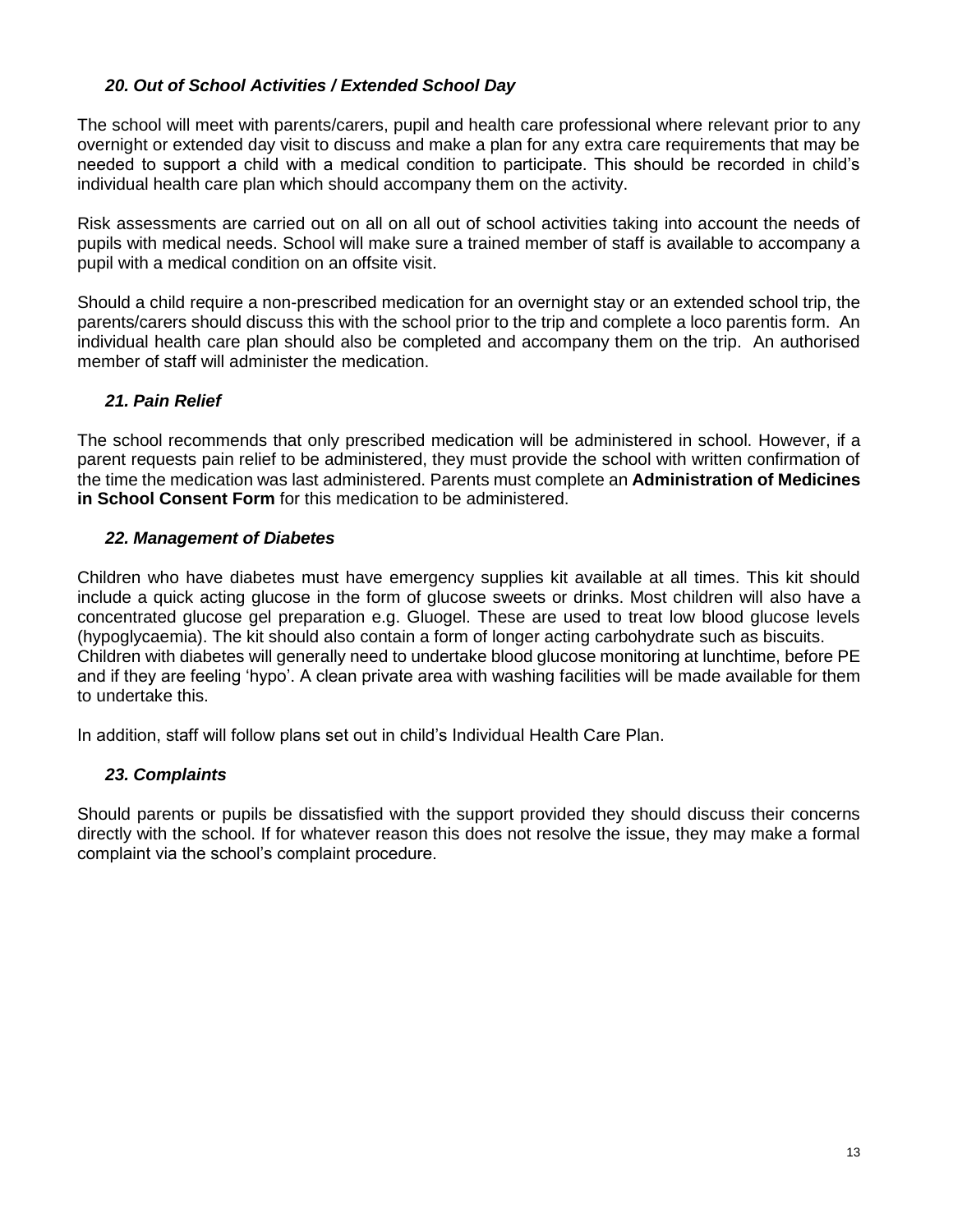### **Appendix 1. Administration of Medicines in School Consent Form - Parental agreement for St Francis of Assisi Church of England Primary School to administer medicine**

Whenever possible, it is the parent's responsibility to administer medication during the school day. If this is not possible, we are able to give medication and/or tablets under the following conditions: **The medications should be brought into school by a parent/carer (not given to the child) in a properly labelled container with the name of the prescribing person (normally the G.P.), the name of the pupil, the name of the medication and the dosage on the label. If medication has not been prescribed, it is the parent's responsibility to notify the school in written form of the last time administered. Without this, the school cannot prescribe medication. It is the parent's responsibility to collect any medication from the class teacher once it has expired, or if necessary at the end of the school day. Medication can only be given by a member of staff if it needs administering more than three times a day or states that regular intervals are needed.**

The details below must be completed before medicines or tablets are administered to your child. **The class teacher cannot guarantee a specific time of the day that the medication will be administered.** 

| Date for review to be initiated by (class<br>teacher)                      |                                                                                                                                    |
|----------------------------------------------------------------------------|------------------------------------------------------------------------------------------------------------------------------------|
| Name of school/setting                                                     | St Francis of Assisi Church of England Primary School                                                                              |
| Name of child                                                              |                                                                                                                                    |
| Date of birth                                                              |                                                                                                                                    |
| Year group                                                                 |                                                                                                                                    |
| Medical condition or illness                                               |                                                                                                                                    |
| <b>Medicine</b>                                                            |                                                                                                                                    |
| Name/type of medicine<br>(as described on the container)                   |                                                                                                                                    |
| Expiry date                                                                |                                                                                                                                    |
| Dosage and method                                                          |                                                                                                                                    |
| Timing (we cannot guarantee a specific<br>time during teaching time)       |                                                                                                                                    |
| Special precautions/other instructions                                     |                                                                                                                                    |
| Are there any side effects that the<br>school/setting needs to know about? |                                                                                                                                    |
| Self-administration $- y/n$                                                |                                                                                                                                    |
| Procedures to take in an emergency                                         |                                                                                                                                    |
|                                                                            | NB: Medication must be in the original container as dispensed by the pharmacy or when purchased.<br><b>Adult's Contact Details</b> |
| Name                                                                       |                                                                                                                                    |
| Daytime telephone no.                                                      |                                                                                                                                    |
| Relationship to child                                                      |                                                                                                                                    |
| Address                                                                    |                                                                                                                                    |
| I understand that I must deliver the                                       |                                                                                                                                    |

The above information is, to the best of my knowledge, accurate at the time of writing and I give consent to St Francis of Assisi Primary School staff administering medicine in accordance with the school/setting policy. I will inform the school/setting immediately, in writing, if there is any change in dosage or frequency of the medication or if the medicine is stopped.

Signature(s) \_\_\_\_\_\_\_\_\_\_\_\_\_\_\_\_\_\_\_\_\_\_\_\_\_\_\_\_\_\_\_\_\_\_\_\_\_ Date \_\_\_\_\_\_\_\_\_\_\_\_\_\_\_\_\_\_\_\_\_\_\_\_\_\_\_\_\_\_

medicine personally to and collect from: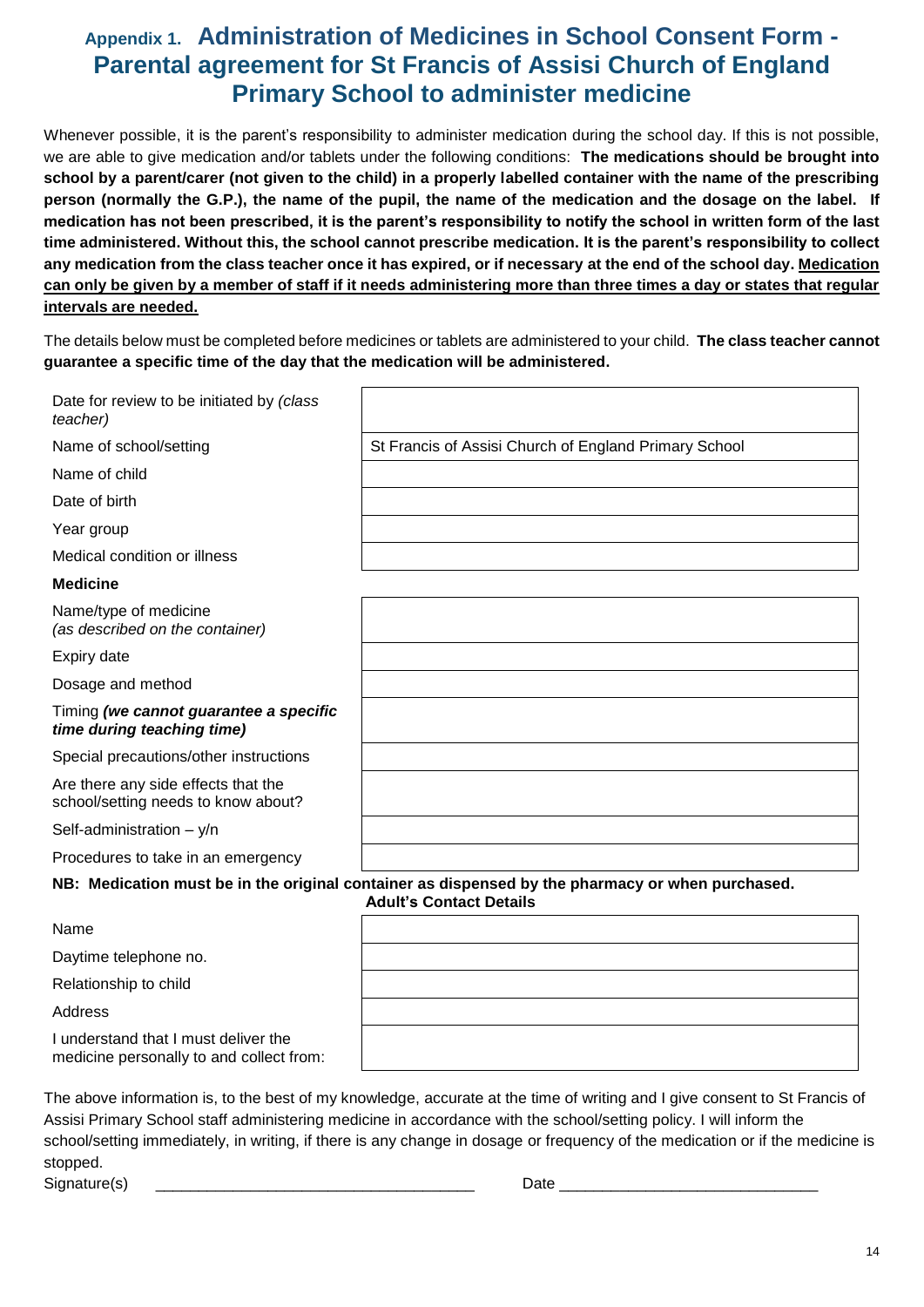| Date                  | $\sqrt{2}$ |            | $\sqrt{ }$ |                | $\sqrt{ }$ |  |
|-----------------------|------------|------------|------------|----------------|------------|--|
| Time given            |            |            |            |                |            |  |
| Dose given            |            |            |            |                |            |  |
| Name of staff         |            |            |            |                |            |  |
| <b>Staff initials</b> |            |            |            |                |            |  |
| Date                  | $\sqrt{ }$ |            | $\bar{U}$  | $\prime$       |            |  |
| Time                  |            |            |            |                |            |  |
| Dose given            |            |            |            |                |            |  |
| Name of staff         |            |            |            |                |            |  |
| <b>Staff initials</b> |            |            |            |                |            |  |
| Date                  | $\sqrt{ }$ | $\sqrt{ }$ | $\sqrt{ }$ | $\overline{1}$ |            |  |
| Time                  |            |            |            |                |            |  |
| Dose given            |            |            |            |                |            |  |
| Name of staff         |            |            |            |                |            |  |
| <b>Staff initials</b> |            |            |            |                |            |  |
| Date                  |            |            | $\sqrt{2}$ |                |            |  |
| Time given            |            |            |            |                |            |  |
| Dose given            |            |            |            |                |            |  |
| Name of staff         |            |            |            |                |            |  |
| <b>Staff initials</b> |            |            |            |                |            |  |
| Date                  |            |            |            |                |            |  |
| Time                  |            |            |            |                |            |  |
| Dose given            |            |            |            |                |            |  |
| Name of staff         |            |            |            |                |            |  |
| <b>Staff initials</b> |            |            |            |                |            |  |
| Date                  |            |            | T          |                | $\prime$   |  |
| Time                  |            |            |            |                |            |  |
| Dose given            |            |            |            |                |            |  |
| Name of staff         |            |            |            |                |            |  |
| <b>Staff initials</b> |            |            |            |                |            |  |
| Date                  |            |            |            |                |            |  |
| Time                  |            |            |            |                |            |  |
| Dose given            |            |            |            |                |            |  |
| Name of staff         |            |            |            |                |            |  |
| <b>Staff initials</b> |            |            |            |                |            |  |
| Date                  |            |            |            |                |            |  |
| Time                  |            |            |            |                |            |  |
|                       |            |            |            |                |            |  |
| Dose given            |            |            |            |                |            |  |

Date returned to parent/carer \_\_\_\_\_\_\_\_\_\_\_\_\_\_\_\_\_\_\_\_\_\_\_\_\_\_\_\_\_Signed returned \_\_\_\_\_\_\_\_\_\_\_\_\_\_\_\_\_\_\_\_\_\_\_\_\_\_\_\_\_\_\_\_\_\_\_

Name of staff **Staff initials**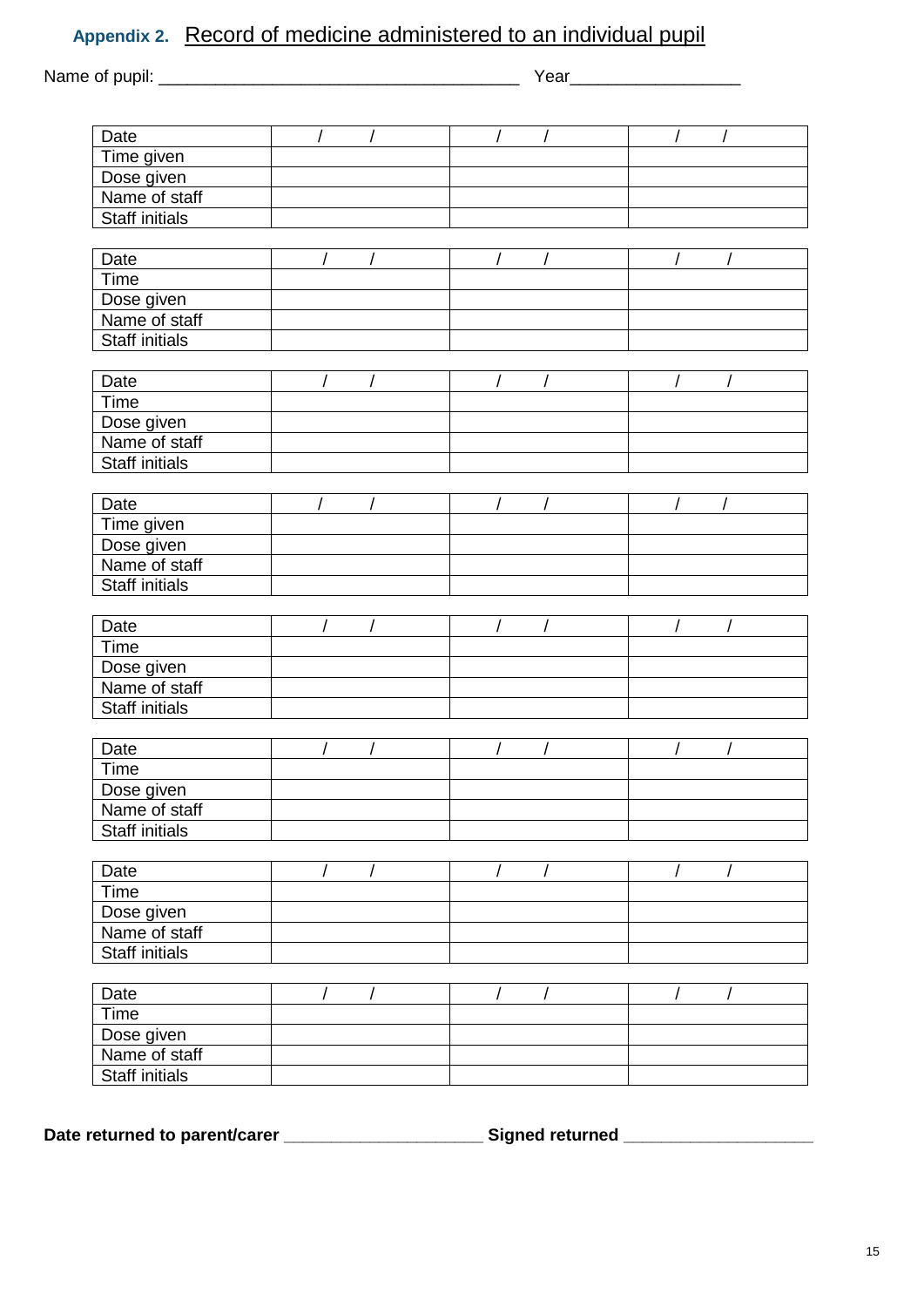### **Appendix 3. St Francis of Assisi Primary School - Individual healthcare plan**

Name of school/setting St Francis of Assisi Church of England Primary **School** Child's name Year Group Date of birth Child's address Medical diagnosis or condition Review date

#### **Family Contact Information**

**Date** 

| Name                  |  |
|-----------------------|--|
| Relationship to child |  |
| Phone no. (work)      |  |
| (home)                |  |
| (mobile)              |  |
| Name                  |  |
| Relationship to child |  |
| Phone no. (work)      |  |
| (home)                |  |
| (mobile)              |  |

#### **Clinic/Hospital Contact**

| Name      |  |
|-----------|--|
| Address   |  |
| Phone no. |  |

#### **G.P.**

Name Address Phone no.

Who is responsible for providing support in school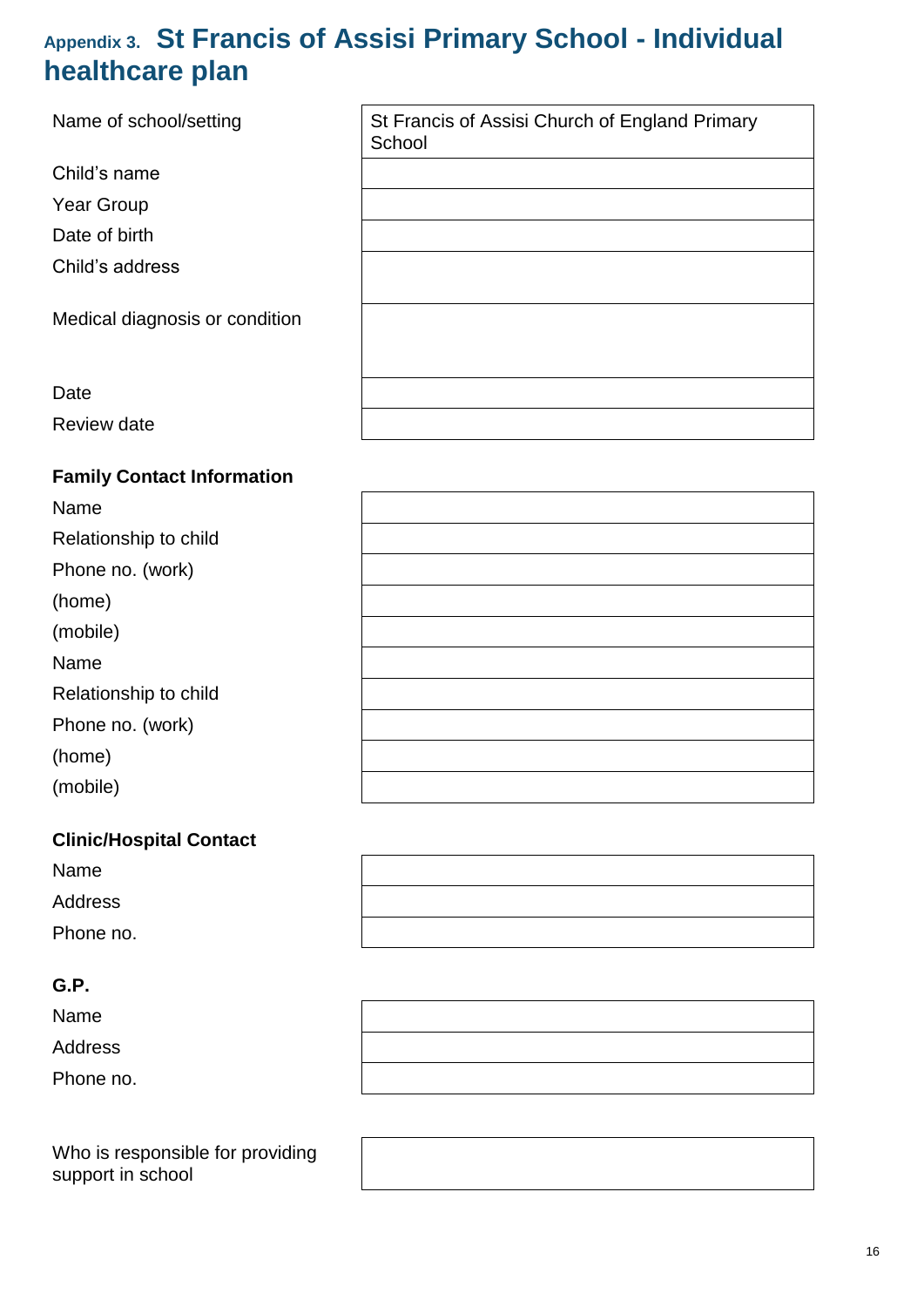Describe medical needs and give details of child's symptoms, triggers, signs, treatments, facilities, equipment or devices, environmental issues etc.

Name of medication, dose, method of administration, when to be taken, side effects, contra-indications, administered by/self-administered with/without supervision

Daily care requirements

Specific support for the pupil's educational, social and emotional needs

Arrangements for school visits/trips etc.

Other information

Describe what constitutes an emergency, and the action to take if this occurs

Who is responsible in an emergency *(state if different for off-site activities)*

Plan developed with (name of staff)

Staff training needed/undertaken – who, what, when

| Parents / Carers signature | Date |
|----------------------------|------|
| Staff signature            | Date |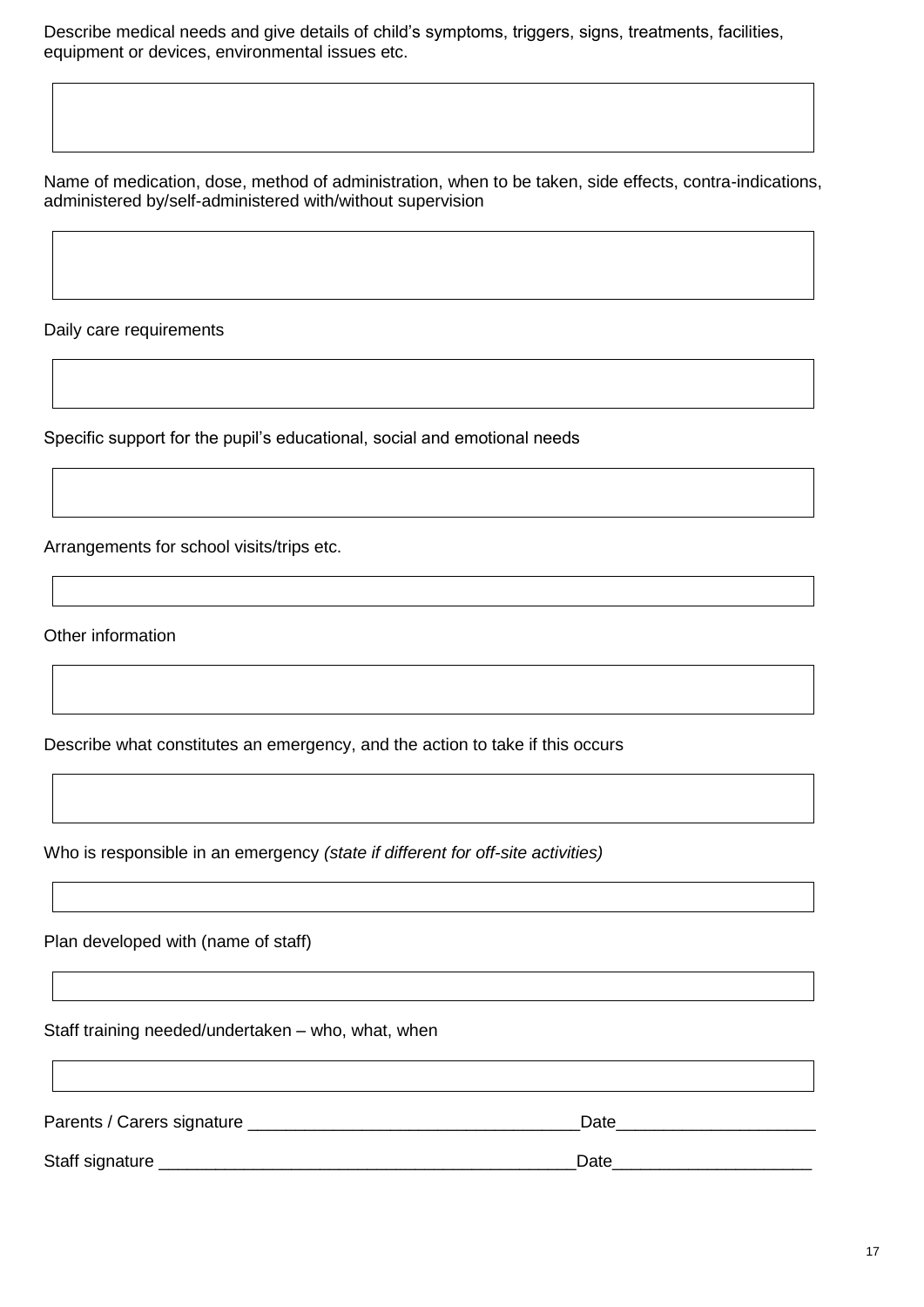### **St Francis of Assisi Church of England Primary School**

I,………………………………..the parent/carer of………………………………………….a pupil at St Francis of Assisi Church of England Primary School, hereby grant full authority to the class teacher(s), the party leader(s), to act 'in loco parentis' in respect of my son/daughter non-prescribed medication needs for this residential visit to:

…………………………………………………………………………………….

From …………………………… to ………………………………. (date).

I understand that the words 'in loco parentis' mean that the party leader(s) shall have the same authority in respect of my son/daughter regarding their health and medical wellbeing that I myself at present enjoy. I am willing to allow my son/daughter to enter into such judgments being made by the party leader(s) following prearranged medical advice of nonprescribed medications being given prior the residential visit.

Signature…………………………………………………………………. Relationship to Pupil ……………………………………………….